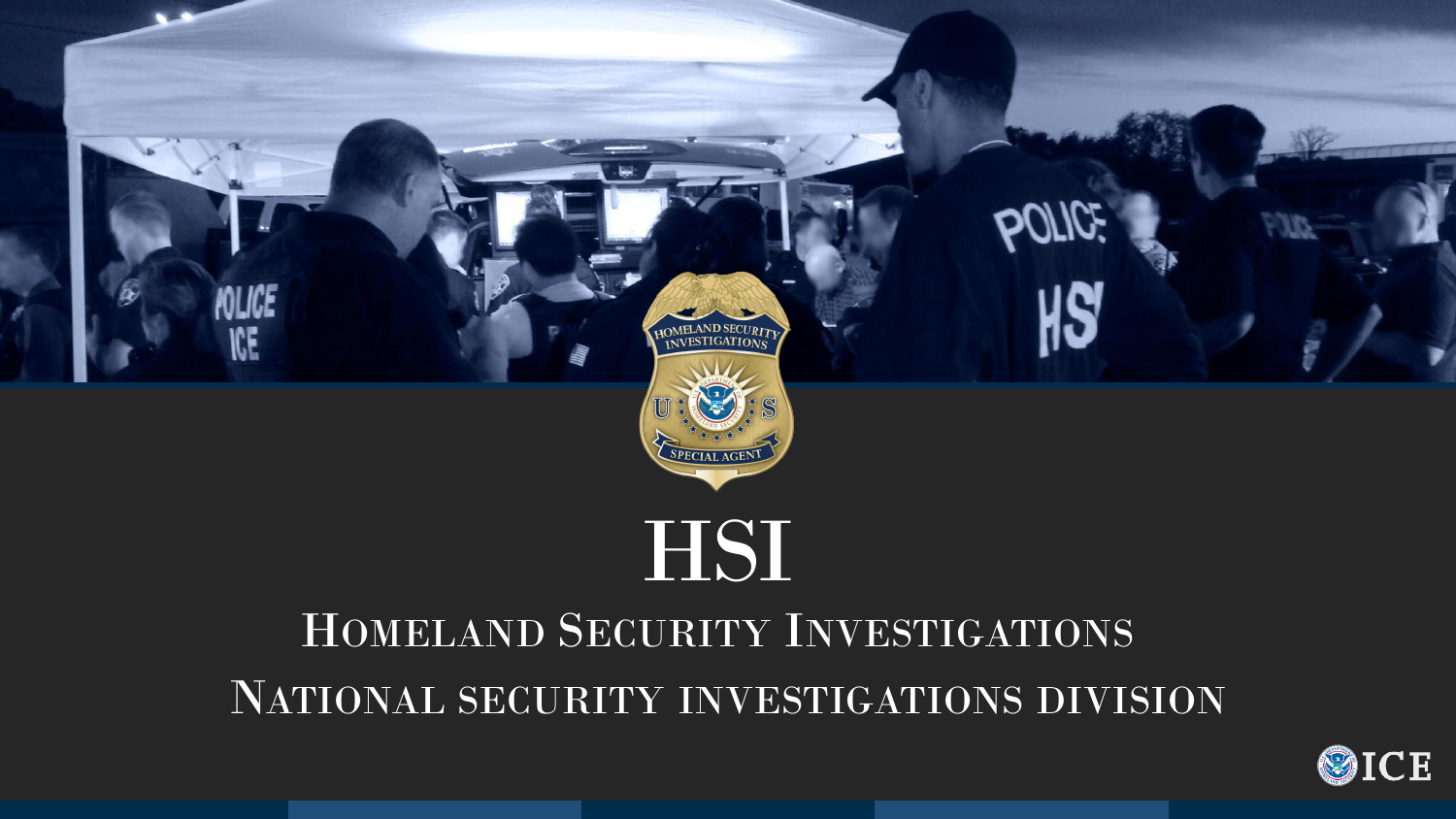**Industry Day**

**Department of Homeland Security (DHS) Homeland Security Investigations (HSI) Data Analysis Services**







NATIONAL SECURITY INVESTIGATIONS DIVISION NSID)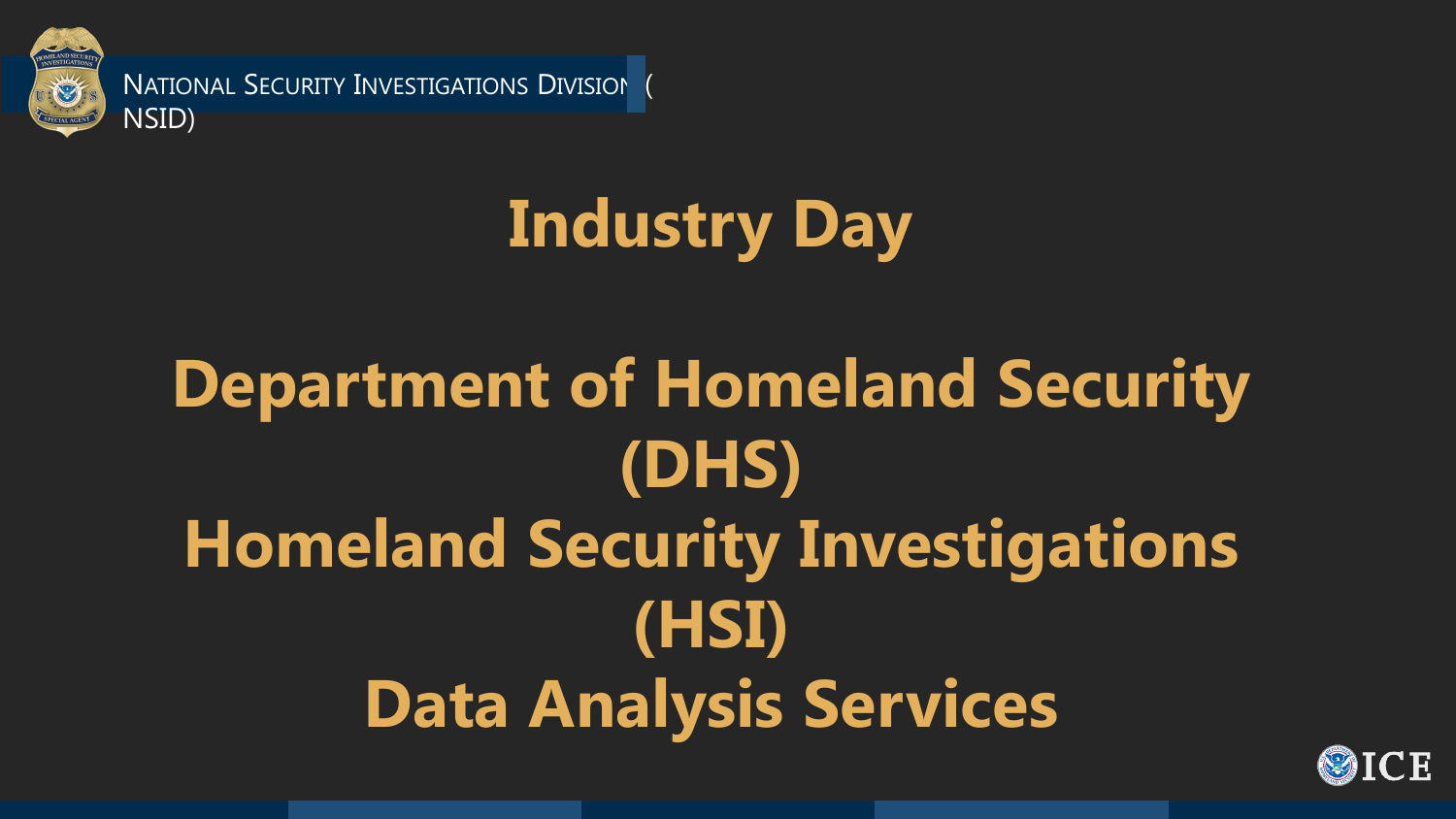OFFICE OF ACQUISITION (OAQ) - CONTRACTING

MELAND SECUI

SPECIAL AG

### **Welcome Remarks & Introductions**

- 1. Michelle Kelley, Section Chief Contracting Officer, ICE-OAQ-Dallas
	- 2. Richard Meier, Section Chief
- Contracting Officer, ICE-OAQ-Dallas
- 3. William Weinberg Chief Acquisition Officer, ICE-OAQ- DC



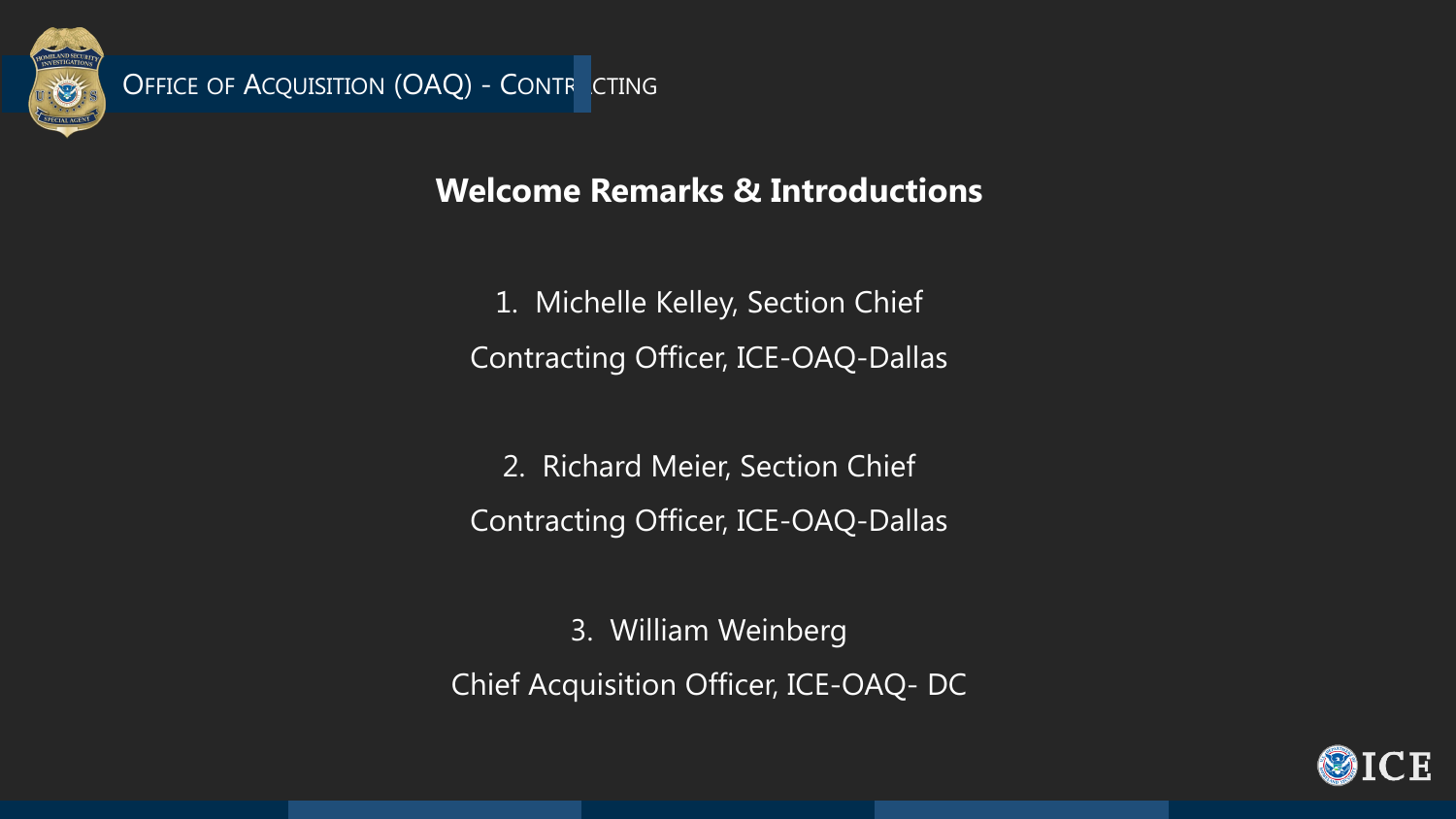# **National Security Investigations Division (NSID)**



NATIONAL SECURITY INVESTIGATIONS DIVISION NSID)

**Clark E. Settles, Assistant Directo**r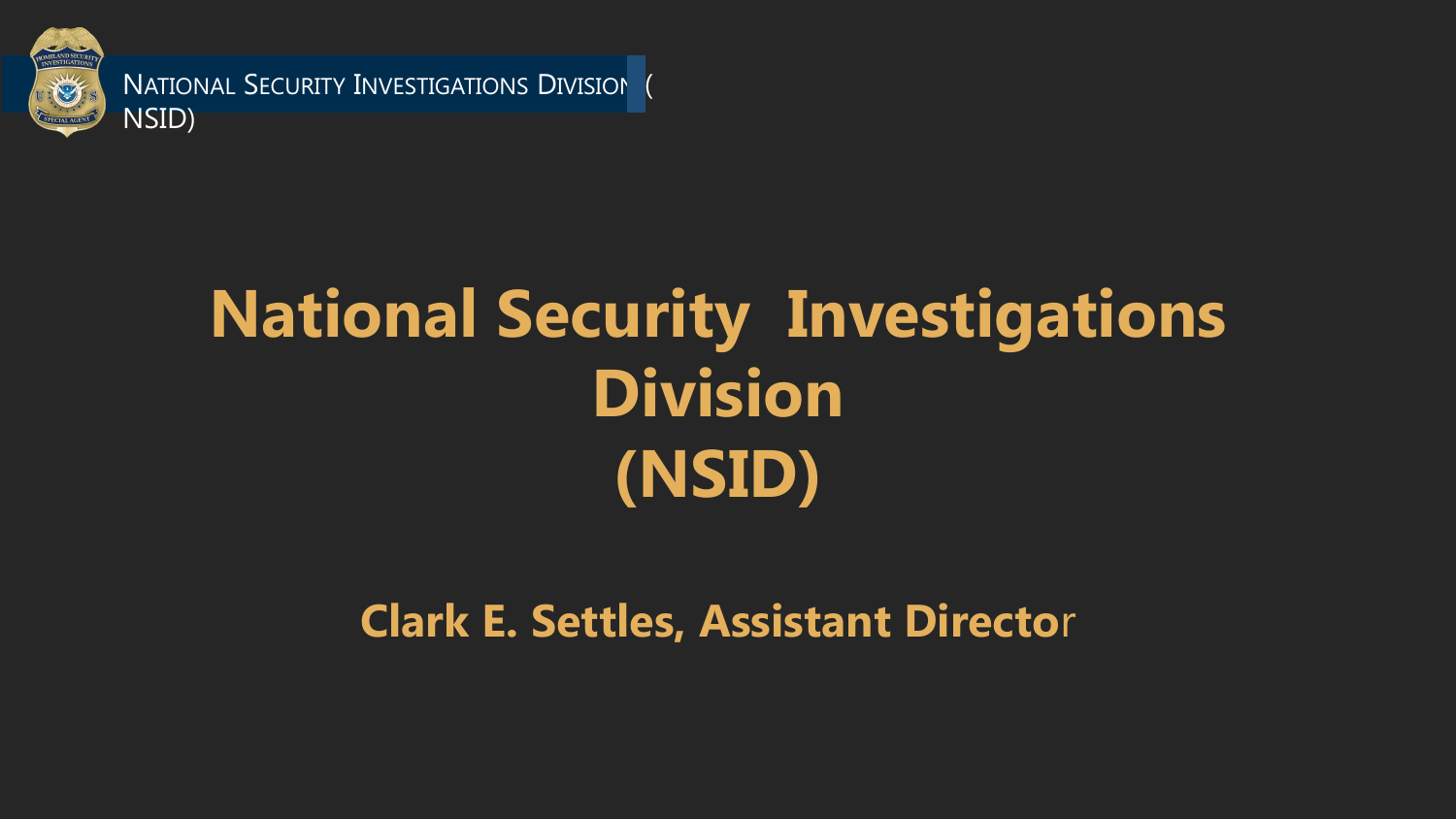#### **National Security Investigations Division (NSID)** protects the United States through the following





activities:

- Enhancing national security through criminal investigations;
- Preventing acts of terrorism by targeting the people, money and materials that support terrorist and criminal activities; and
- Identifying the eliminating vulnerabilities in the nation's border, economic, transportation infrastructure security.
- **NSID** comprises three programs with units and sections within these programs:
- Counter-Proliferation Investigations Program (CPI) and Export Enforcement Coordination Center (E2C2)
- Student & Exchange Visitor Program (SEVP)
- National Security Programs (NSP)

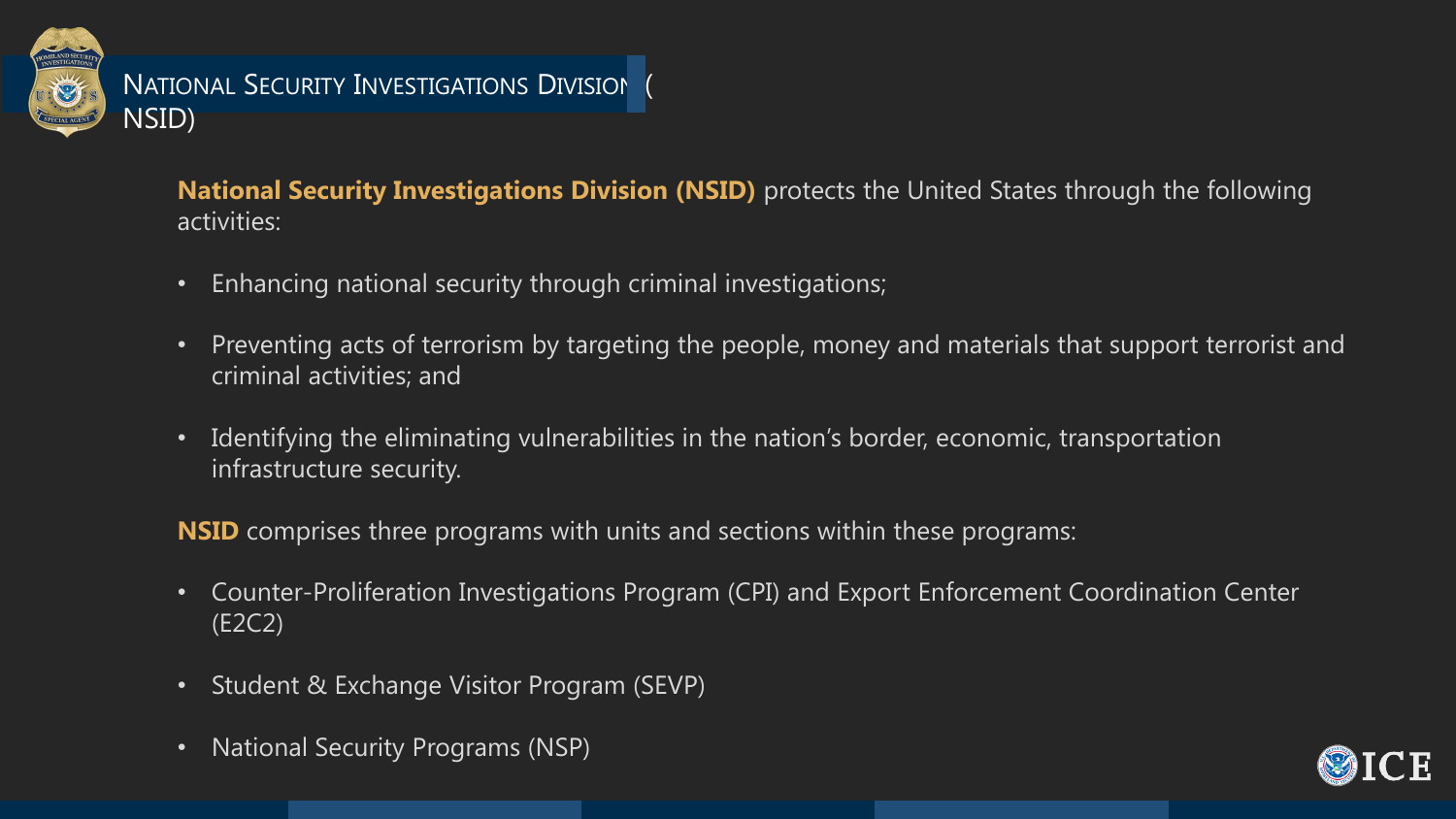

Protecting our nation against terrorists and transnational criminal organizations that threaten national security and our trade, travel and financial systems.

National Security Programs (NSP) comprises the following units:

- Human Rights Violators & War Crimes Unit (HRVWCU)
- National Security Unit (NSU)
- National Security Liaisons
- Counterterrorism and Criminal Exploitation Unit (CTCEU)
- Visa Security Coordination Center (VSCC)



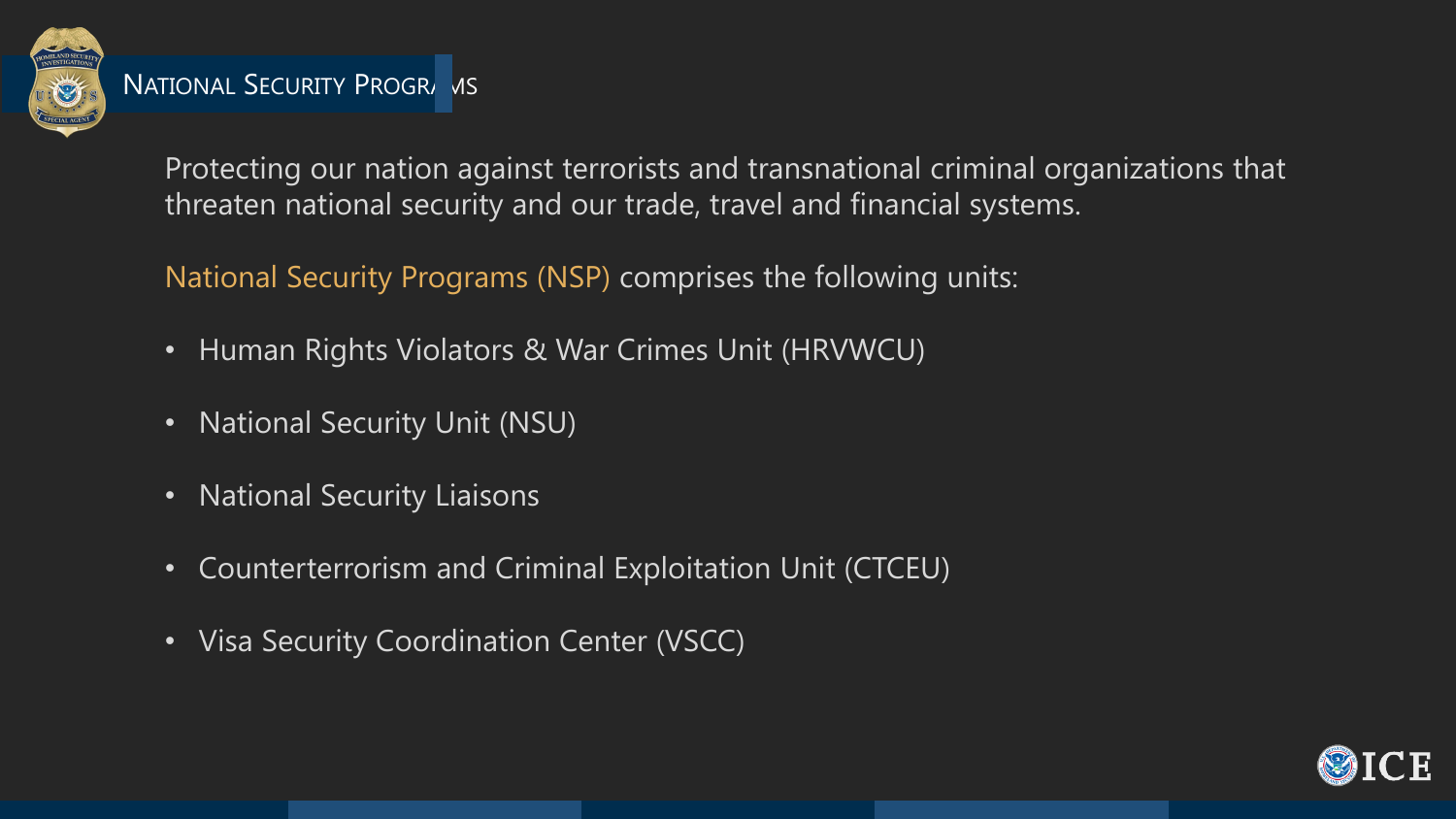## **Vetting of the Future:**

#### • Identifying gaps and improvements to current screening and vetting capabilities





- 
- New contract
	- Encompass the entire lifecycle of visa applicants
- Leverage all available datasets to create a Federated Query Vetting System
- Comprehensive utilization of innovative big-data programs to enhance current vetting procedures and processes.
- Research and development of web-crawler/social media programs to enhance vetting capabilities

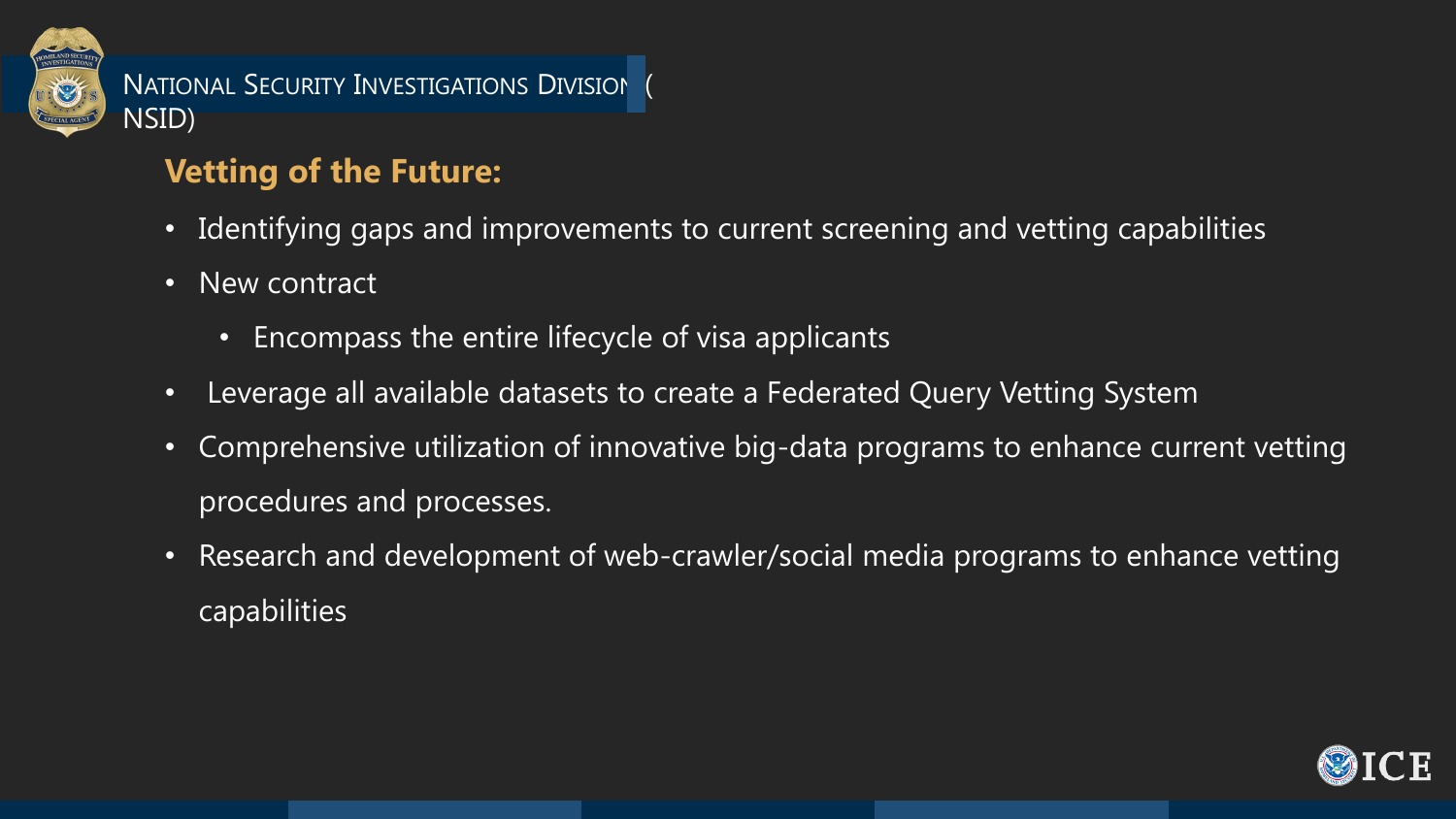# **Counterterrorism and Criminal Exploitation Unit (CTCEU)**

# **Roland Burbano, Unit Chief**







COUNTERTERRORISM AND CRIMINAL EXPLOITATION UNIT (CTCEU)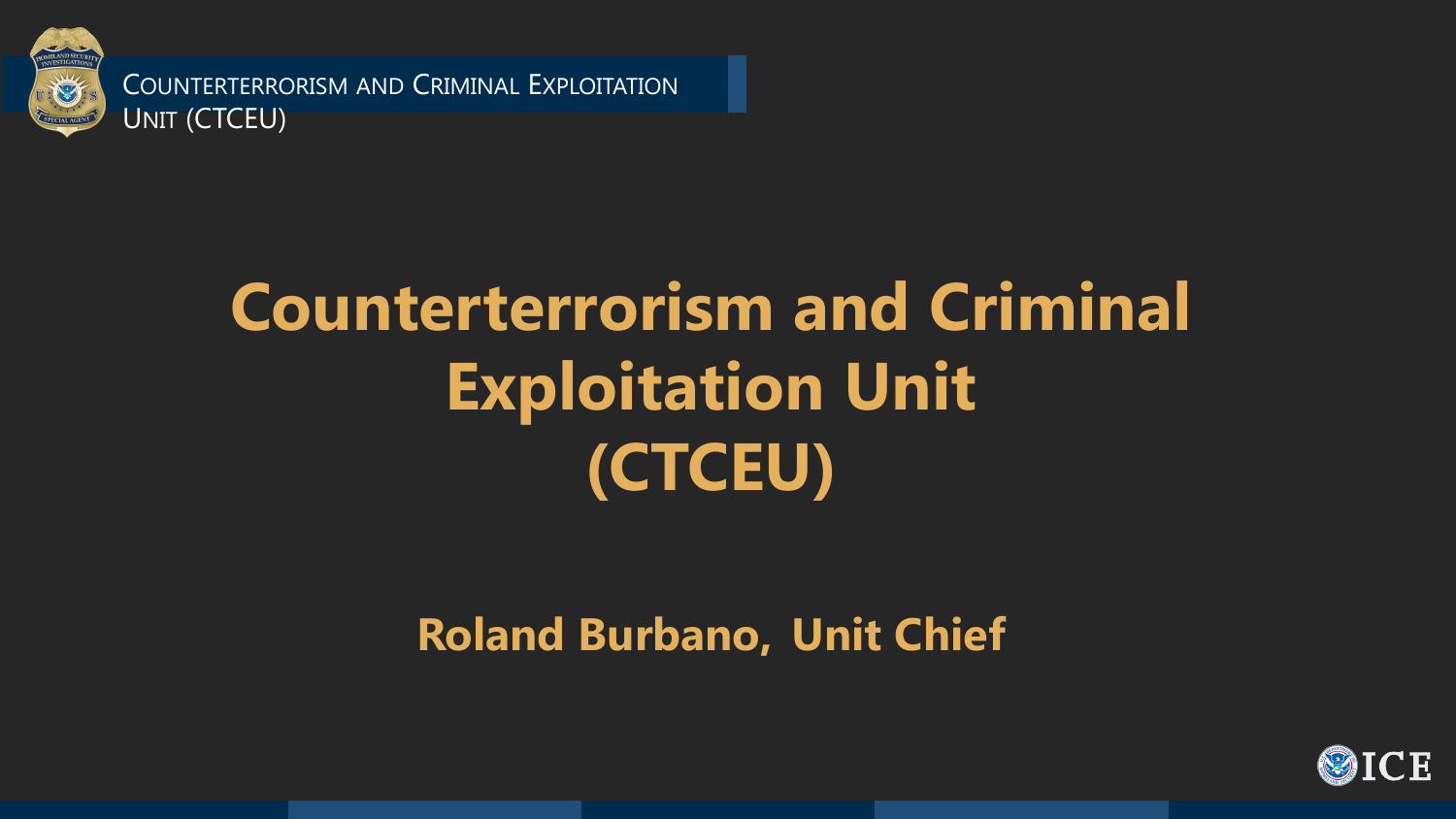### **Mission Statement**

*To proactively scrutinize known or suspected terrorists and their associates, identify terrorist criminal enterprises, prevent terrorists and other criminals from exploiting the nation's immigration system and to expand the resource equities within the various Law Enforcement Agencies and Intelligence Communities*



### **History**





In June 2003, ICE established the CEU, the first national program dedicated to the enforcement of immigration violations by nonimmigrants. In September 2010, the Unit's responsibilities expanded; rebranded as the CTCEU to better reflect the Unit's role in preventing terrorists and other criminals from exploiting the nation's immigration system. CTCEU contributes to the "disrupt and deter" counterterrorism strategy of the United States.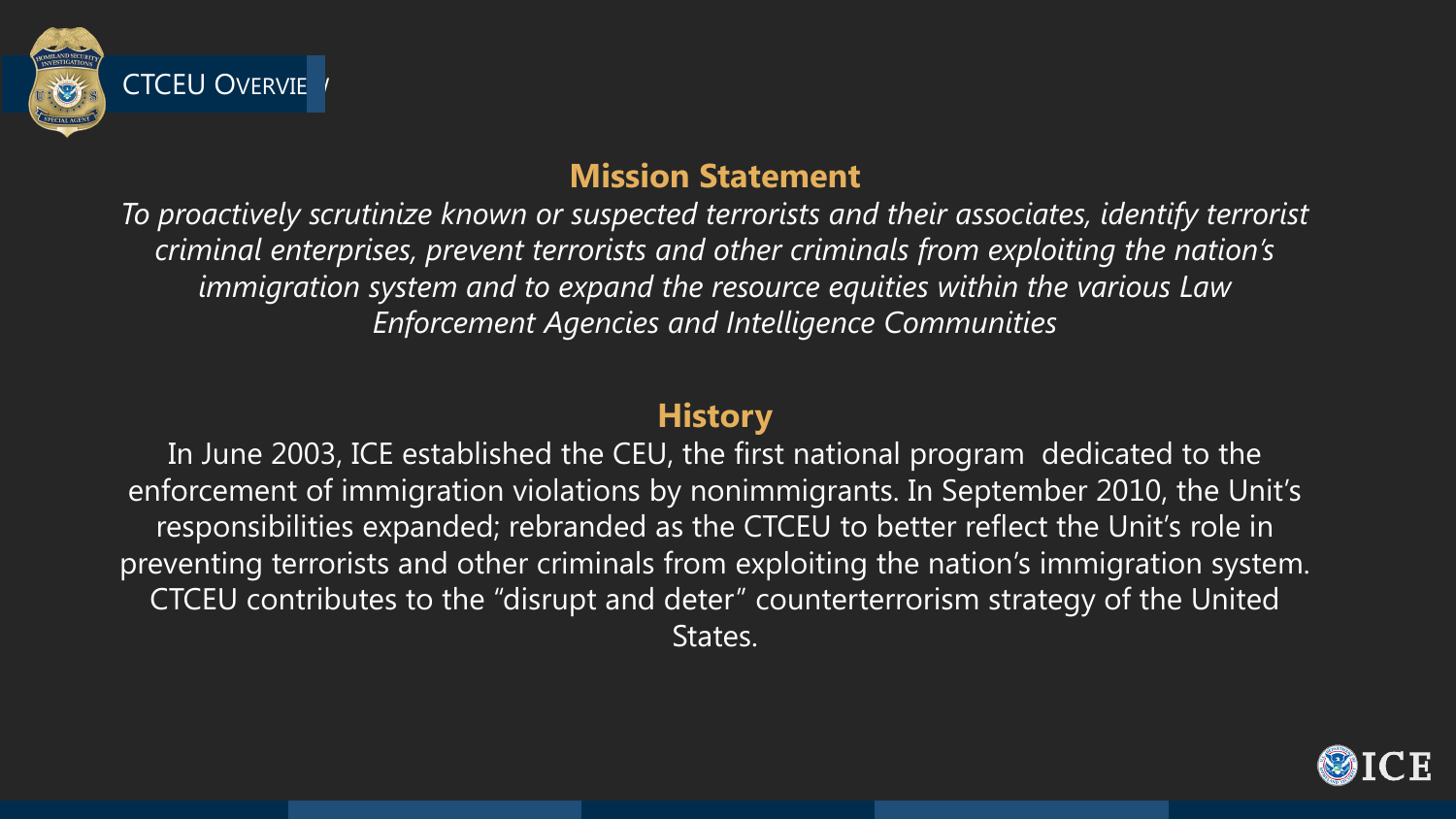

### **Terrorist Tracking Pursuit Group**

To identify transnational criminal organizations engaged in human trafficking and human smuggling, and investigate the groups that pose the greatest risk to the U.S.

Identifies and investigates schools, exchange visitor programs, and individuals who exploit the vulnerabilities of the SEVIS system.





#### **Student and Exchange Visitor Information System (SEVIS) Exploitation Section (SES)**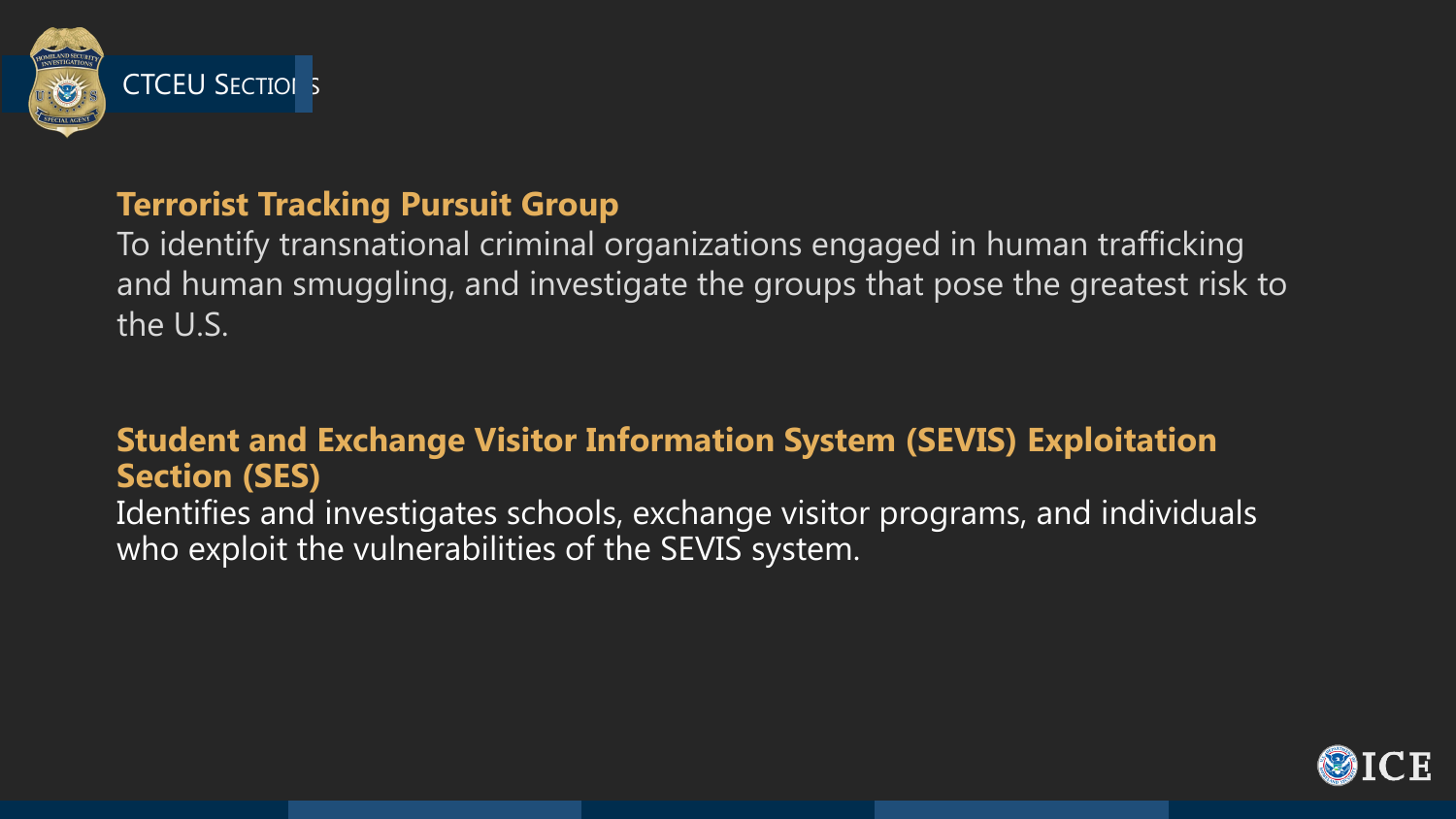

#### **CTCEU INITIATIV 5**

### **CTCEU Initiatives**

- National Counterterrorism Center (NCTC) Collaboration
- Social Media Vetting Initiative
- DOD Joint Interagency Task Force, National Capital Region (JIATF-NCR)
- Visa Revocation Program
- International Military Students Absent Without Leave (IMS AWOL) Program • Military Accessions Vital to the National Interest (MAVNI) • International Criminal Police Organization (INTERPOL)
- 
- 
- **Operation Clipped Wings**
- Foreign Flight Schools
- Project Campus Sentinel
- SEVP Analysis and Operations Center (SAOC) Partnership
- U.S. Service Academy Candidate Vetting
- Pilot Programs: Overstay Lifecycle/Domestic Mantis



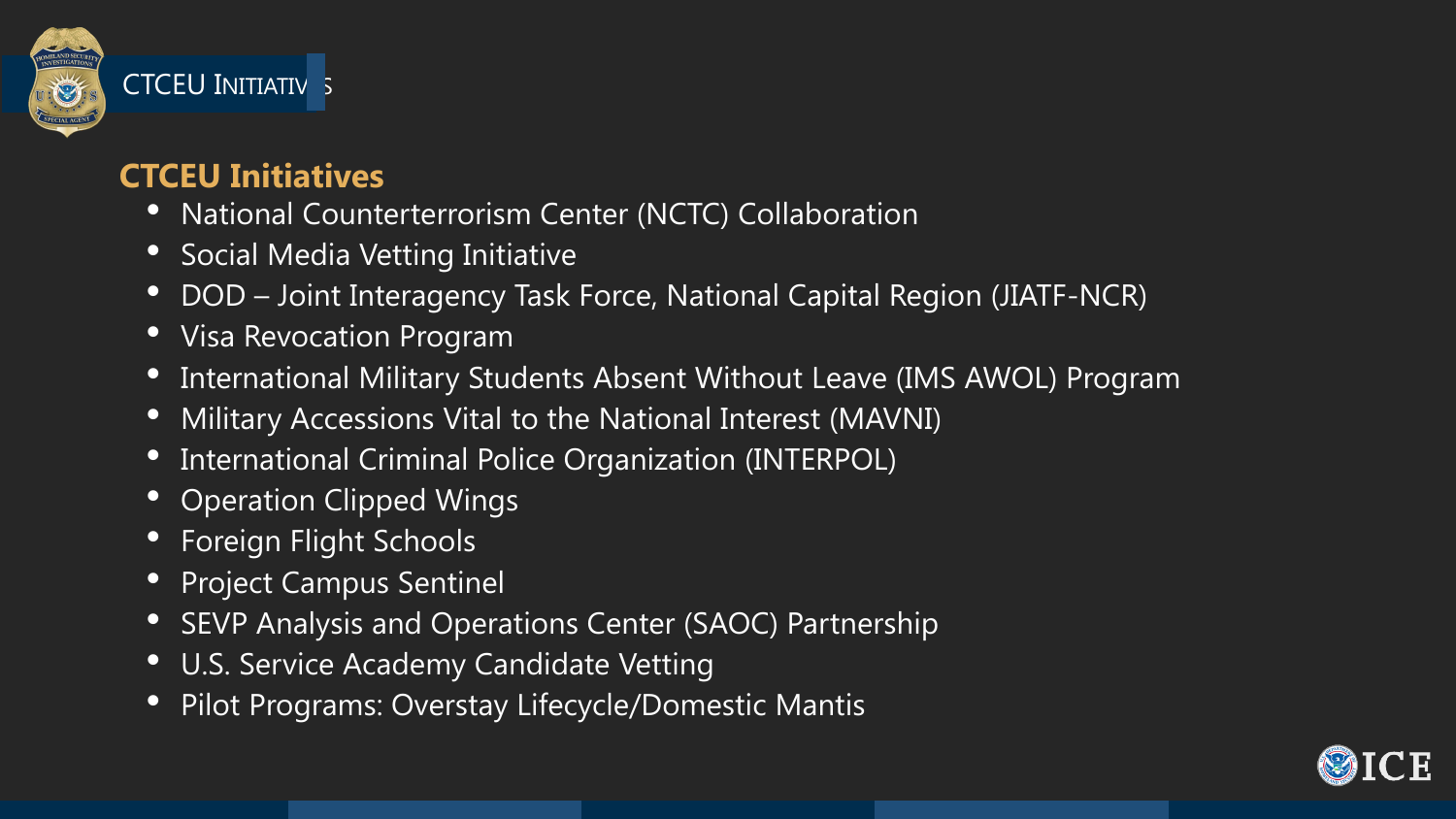

VISA SECURITY COORDINATION CENTER VSCC)

# **Visa Security Coordination Center (VSCC)**

# **Austin Moore, Unit Chief**



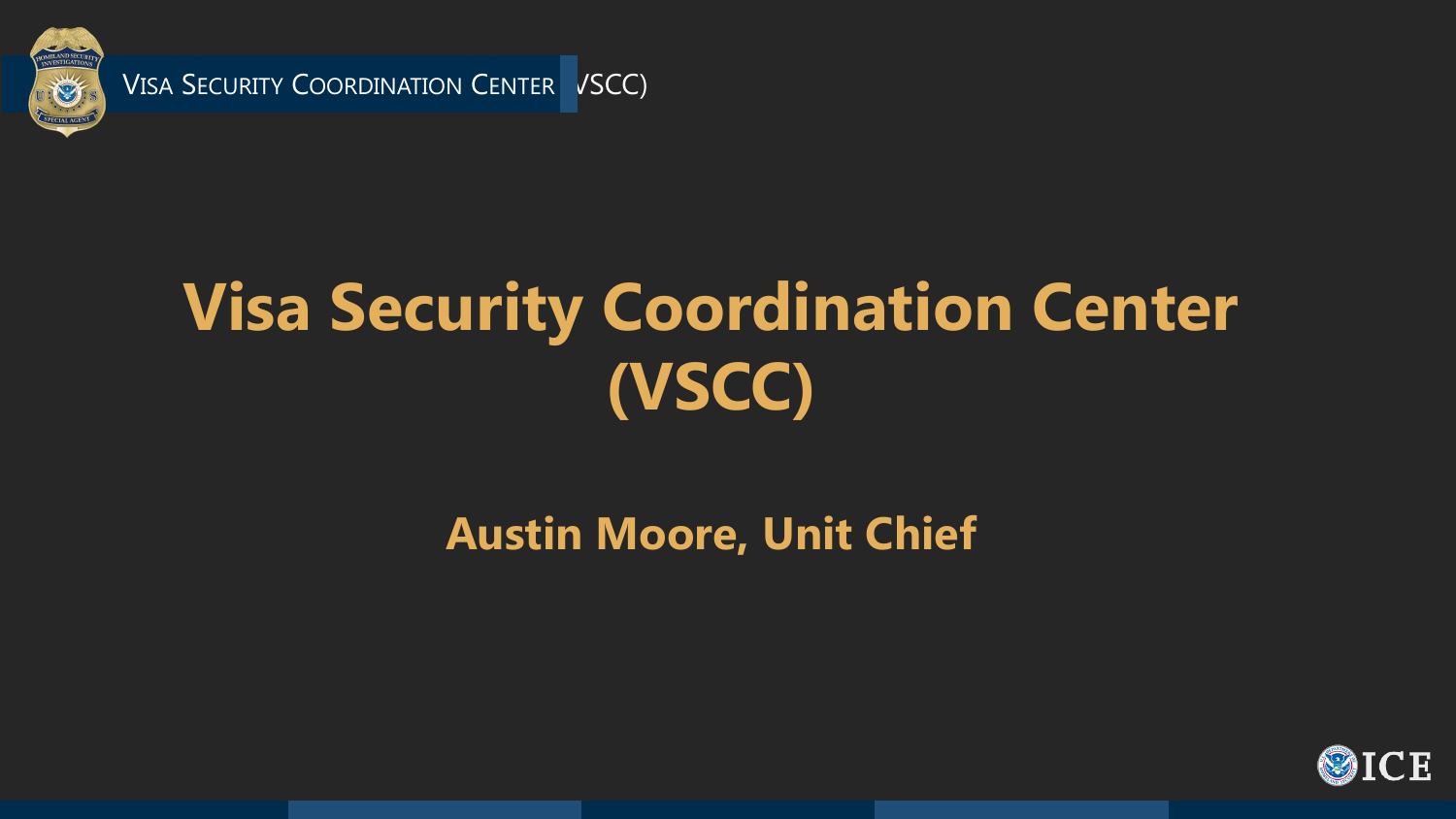## **VSCC Programs/Operations/Pilots**

- PATRIOT
- MANTIS
- NCTC Liaison KFE SAO Processing ICE HSI Watchlisting Cell
- NTC Liaison
- Social Media Pilot
- Visa Fee Study







VSCC PROGRAMS/OPERATIONS/PILOTS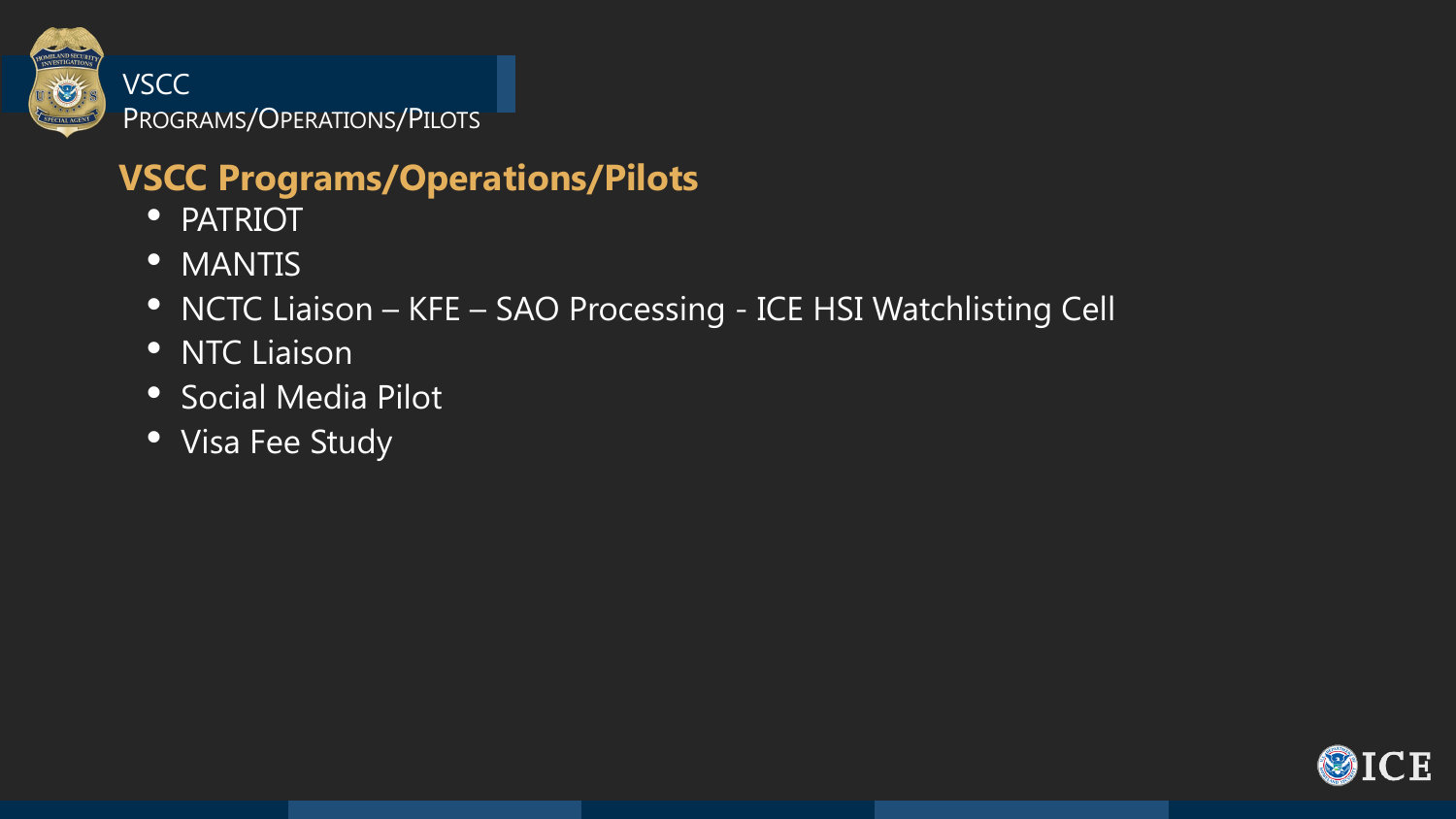### **Pre Adjudicated Threat Recognition Intelligence Operations Team (PATRIOT)**

• Between 35,000 – 50,000 Non-Immigrant Visa (NIV) applications filed with DOS daily

• Prior to PATRIOT, the Visa Security Program's (VSP) screening and vetting efforts focused on visa applications already approved (adjudicated) by the Department of

• PATRIOT alleviates the necessity of manual data entry performed by HSI special

- 
- State (DOS).
- agents at Attaché offices with visa security operations.
- PATRIOT significantly expands ICE's investigative and intelligence capabilities through focused rules-based screening of all NIV applicants.
- leads to HSI offices, both domestic and abroad

• PATRIOT bolsters DHS's investigative scope and capabilities to provide actionable







VSCC PRE ADJUDICATED THREAT RECOGNITION INTELLIGENCE OPERATIONS TEAM (PATRIOT)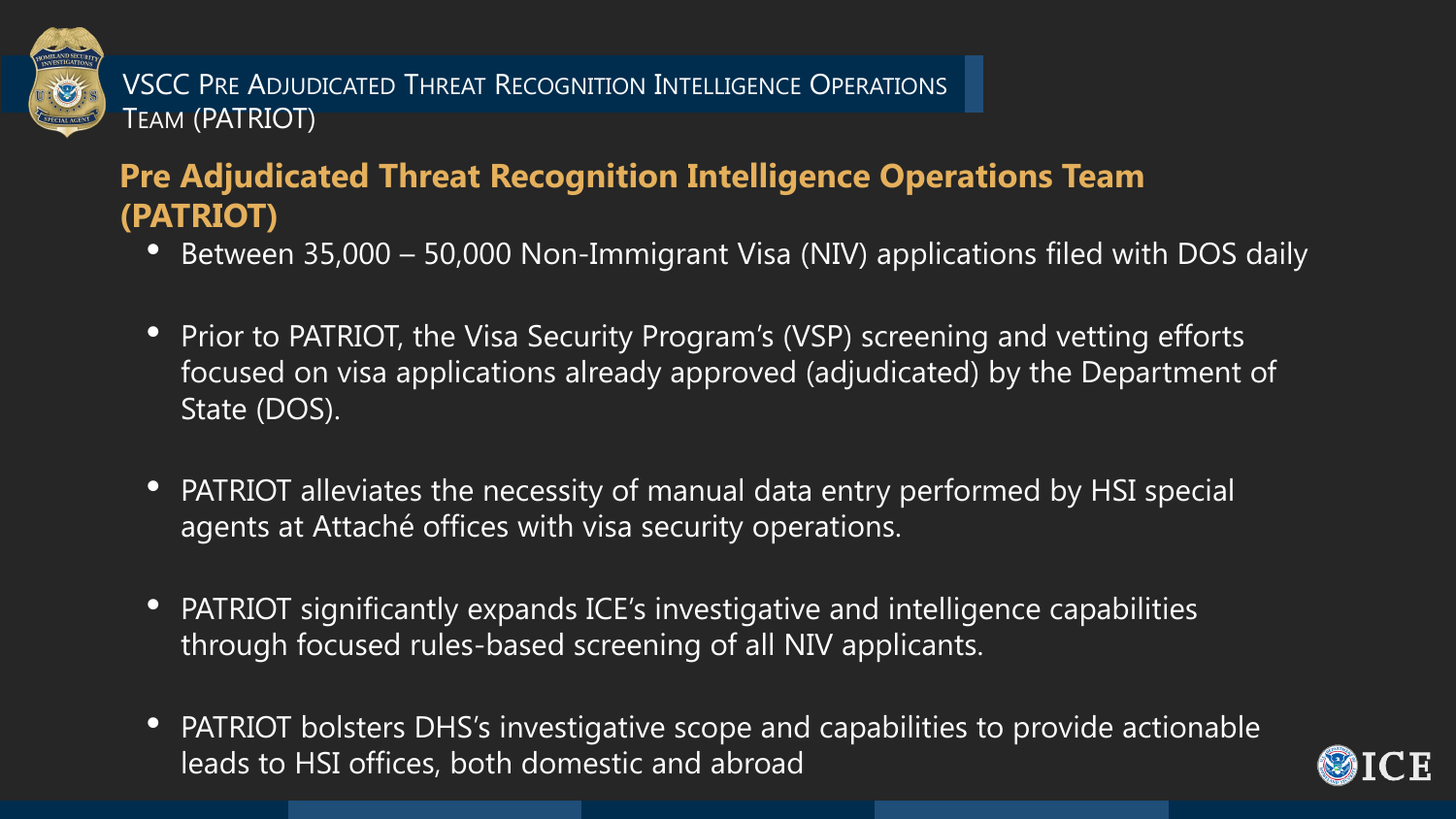

#### VSCC PATRIC

#### **PATRIOT (cont.)**

• Initial screening results produce a GREEN or RED light that will be sent to DOS identifying whether or not DHS holds potentially derogatory information on an

• All visa applicant data is imported into PATRIOT (real-time) for creation of an internal

- System (ATS).
- applicant.
- case management record.
- USCIS, etc.) and HSI investigative interests.
- 

• PATRIOT receives pre-adjudicative visa data from the DOS Consular Electronic Application Center (CEAC) at the point of application and automatically ingests the data into the system for screening against DHS holdings in Automated Targeting

• After full analytic vetting, HSI agents review the derogatory information for eligibility and admissibility concerns. Agents then de-conflict with any other stakeholders (CBP,



• A recommendation is returned to DOS reflecting the unified DHS position on the

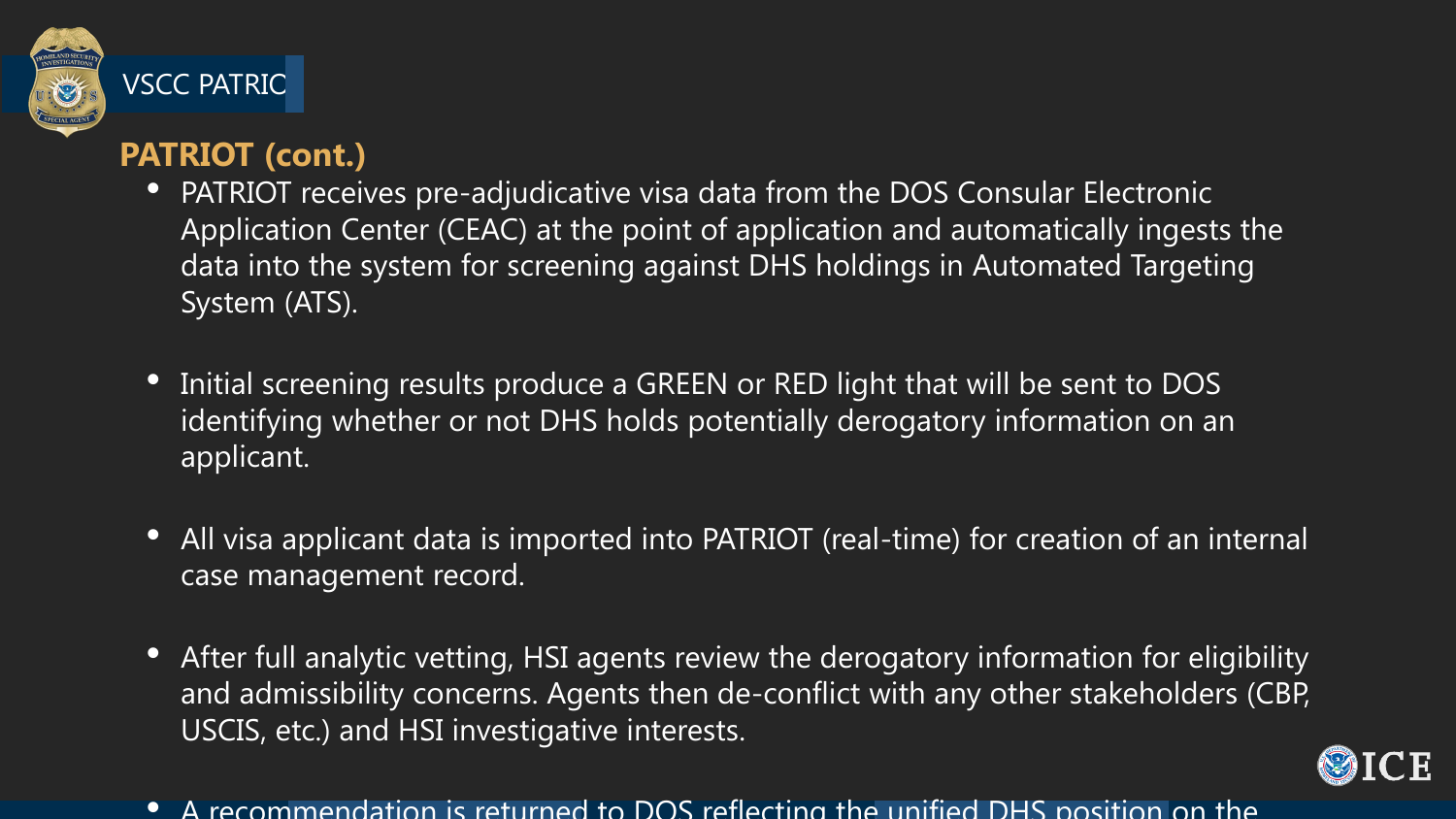

• Visas MANTIS is a Security Advisory Opinion (SAO) targeted at aliens who may be involved in violation or evasion of United States' laws by exporting goods, software,

- technology, or sensitive information.
- conventional military technology to certain regions of the world.
- Mantis SAO.
- Security Program Tracking System (VSPTS).
- $(IACT)$

• Visas MANTIS also targets the prevention of proliferation, maintenance of the United States' advantage in militarily critical technologies, and containment of destabilizing



## VSCC **MANTIS**

• DOS' Technology Alert List (TAL) identifies all nationalities and sensitive fields subject to

• NSID VSS screens 100% of Mantis SAOs worldwide daily, inputting results into Visa

• Used to determine Visa eligibility or non-eligibility for consular offices in coordination Took JCE with PATRIOT and MANTIS and KFE through the Inter Agency Counter Terrorism Team

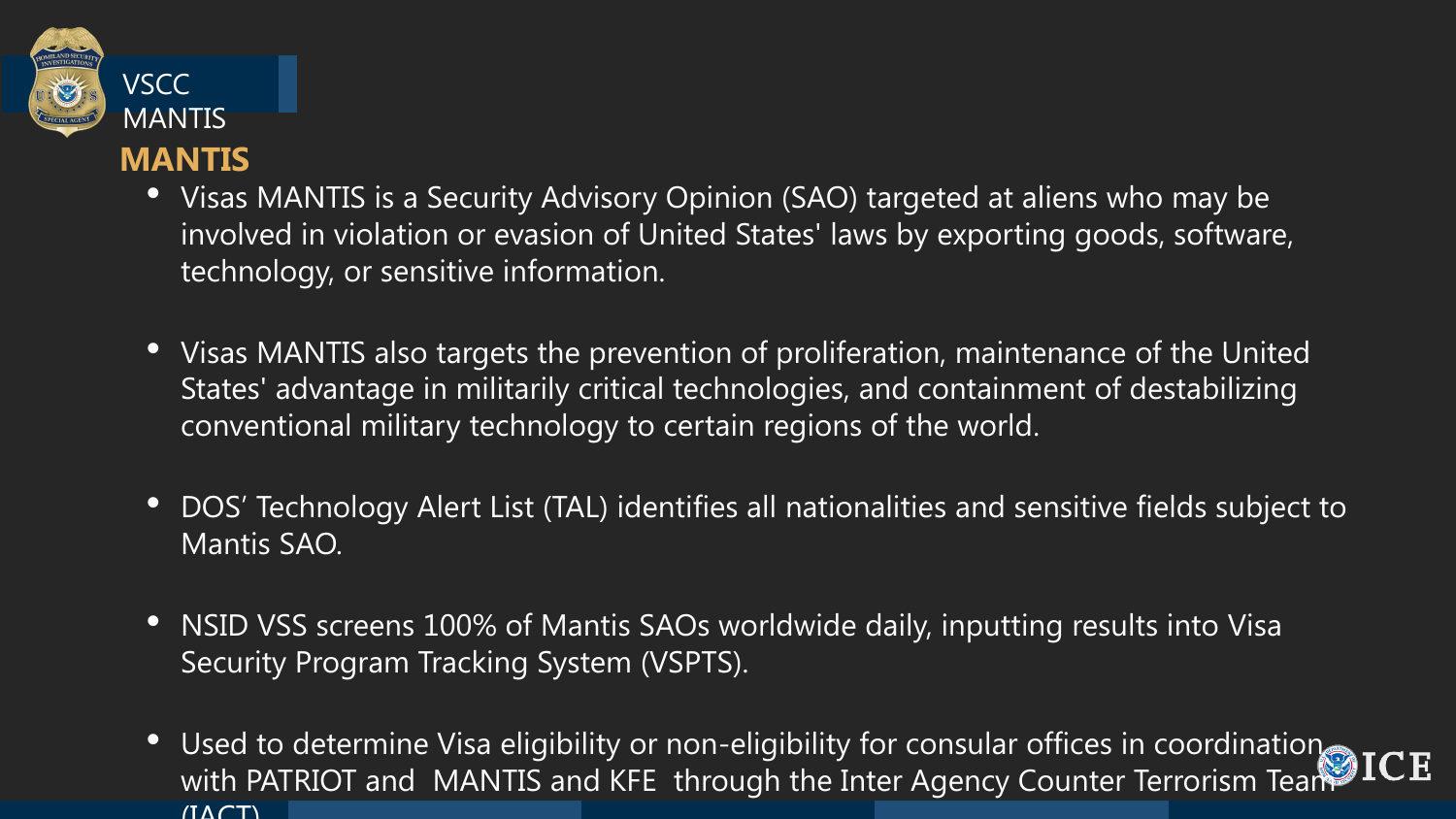### **Extreme Vetting Initiative Objectives**

• ICE must evaluate and transform current vetting programs in an expedited fashion to meet the mandates outlined by the President's Executive Orders that address American

• In an effort to meet the outlined mandates, ICE has initiated the process to obtain contractor services to establish an overarching vetting contract that automates, centralizes and streamlines the current manual vetting process while simultaneously making









- immigration and border protection security and interests.
- determinations via automation if the data retrieved is actionable.



### EXTREME VETTING INITIATIVE – OVERARCHING VETTING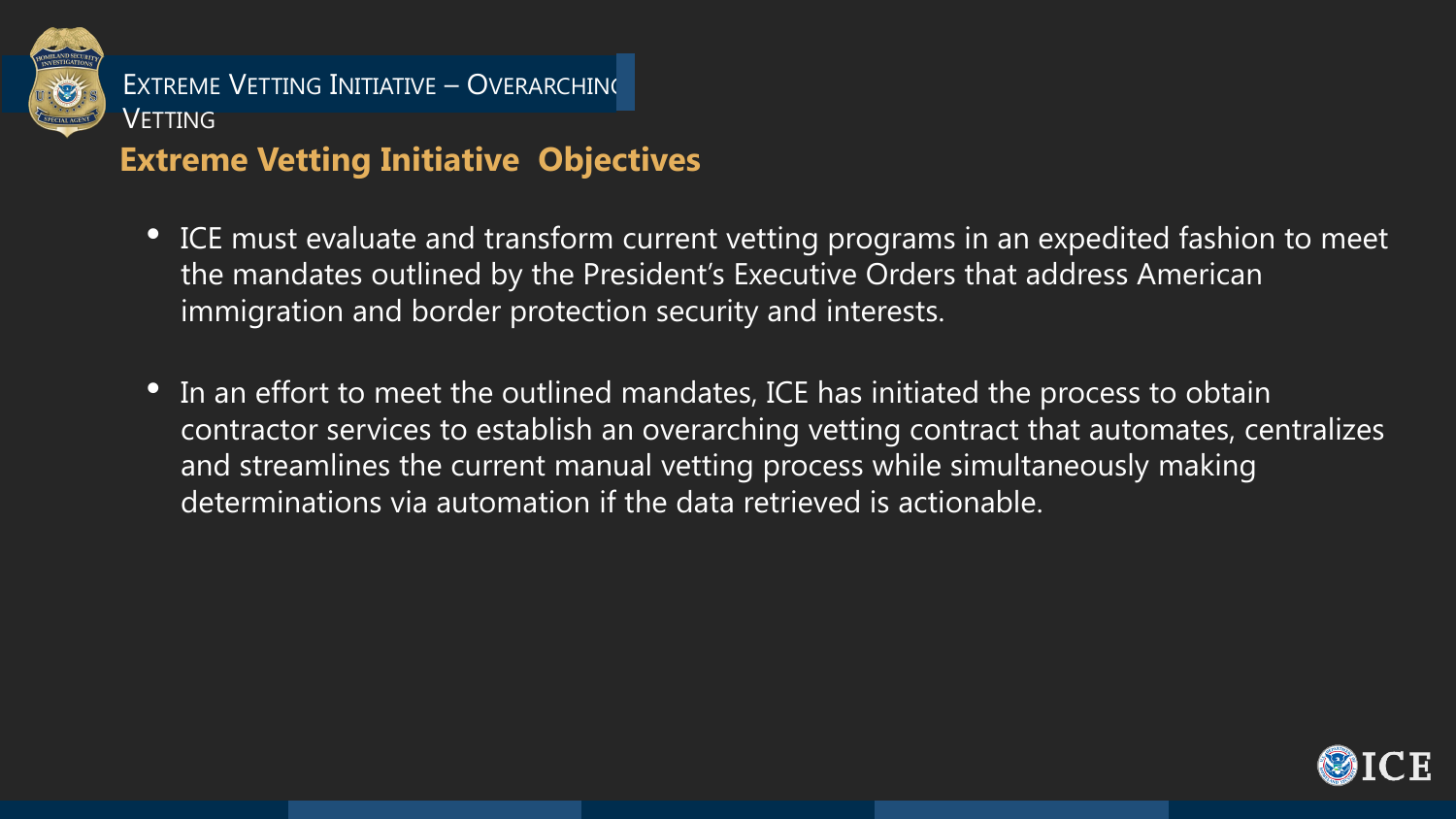### **Extreme Vetting Initiative Objectives (cont.)**

Performance Objectives of the Overarching Vetting Contract:

- 1. Centralizes screening and vetting processes to mitigate case backlog and provide law enforcement and field agents with timely, actionable information;
- 2. Allows ICE to develop richer case files that provide more value-added information to further investigations or support prosecutions in immigration or federal courts;
- 3. Allows ICE to perform regular, periodic and/or continuous review and vetting of nonimmigrants for changes in their risk profile after they enter the United States and;
- 4. Automates at no loss of data quality or veracity any manually-intensive vetting and screening processes that inhibit ICE from properly and thoroughly vetting individuals in a timely fashion.





EXTREME VETTING INITIATIVE – OVERARCHING VETTING